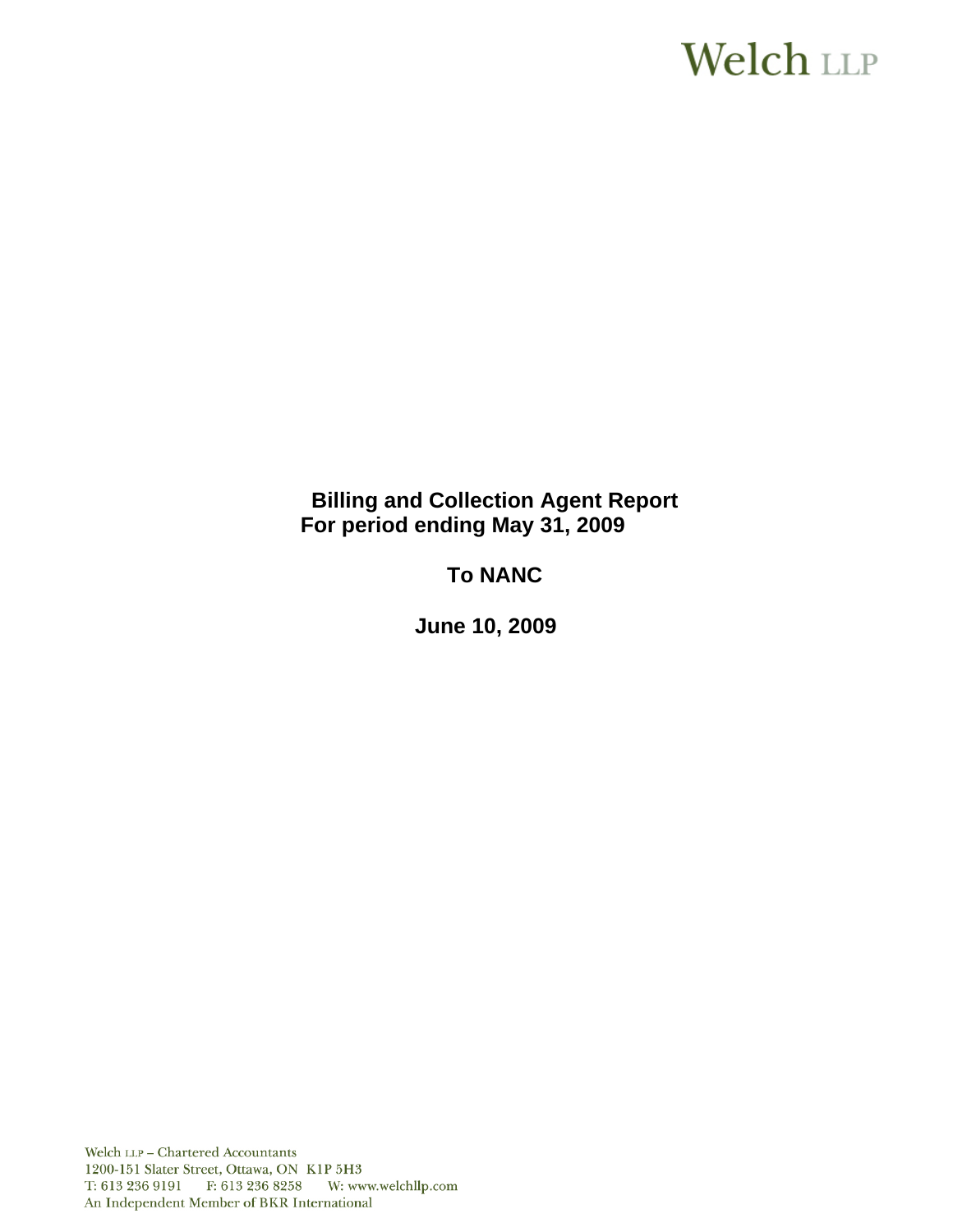# **NANPA FUND STATEMENT OF FINANCIAL POSITION MAY 31, 2009**

| <b>Assets</b><br>Cash Balance in bank account<br>Dreyfus Government Cash Management Fund           |                      | \$<br>69,011<br>3,496,000 |
|----------------------------------------------------------------------------------------------------|----------------------|---------------------------|
| Receivable from US Carriers                                                                        | 208,483              |                           |
| Receivable from Canada<br>Receivable from Caribbean countries                                      | 5,733<br>1,303       |                           |
| Receivables forwarded to FCC for collection (Over 90 days)<br>Allowance for uncollectible accounts | 243,969<br>(260,000) | 199,488                   |
| Interest receivable                                                                                |                      | 49                        |
| <b>Total assets</b>                                                                                |                      | 3,764,548                 |
| Less: Accrued liabilities (see below for makeup)                                                   |                      | (677, 539)                |
| <b>Fund balance</b>                                                                                |                      | \$<br>3,087,009           |
| <b>Makeup of Accrued Liabilities</b> (see following page for additional details)                   |                      |                           |
| <b>Welch LLP</b>                                                                                   | 38,555               |                           |
| <b>NEUSTAR Pooling 1K Block Pooling Expenses</b><br><b>NEUSTAR Admin Expenses</b>                  | 378,747<br>247,325   |                           |
| Data Collection Agent - USAC                                                                       | 12,912               |                           |
|                                                                                                    |                      |                           |
|                                                                                                    | 677,539<br>\$        |                           |

**\*\*\*\*\*\*\*\*\*\*\*\*\*\*\*\*\*\*\*\*\*\*\*\*\*\*\*\*\*\*\*\*\*\*\*\*\*\*\*\*\*\*\*\*\*\*\*\*\*\*\*\*\*\*\*\*\*\*\*\*\*\*\*\*\*\*\*\*\*\*\*\*\*\*\*\*\***

### **Other items of note**

During May 2009, the Dreyfus Government Cash Management Fund earned an average rate of return of 0.0166%.

The budget and contribution factor were posted as a Public Notice on June 2, 2009 by the FCC.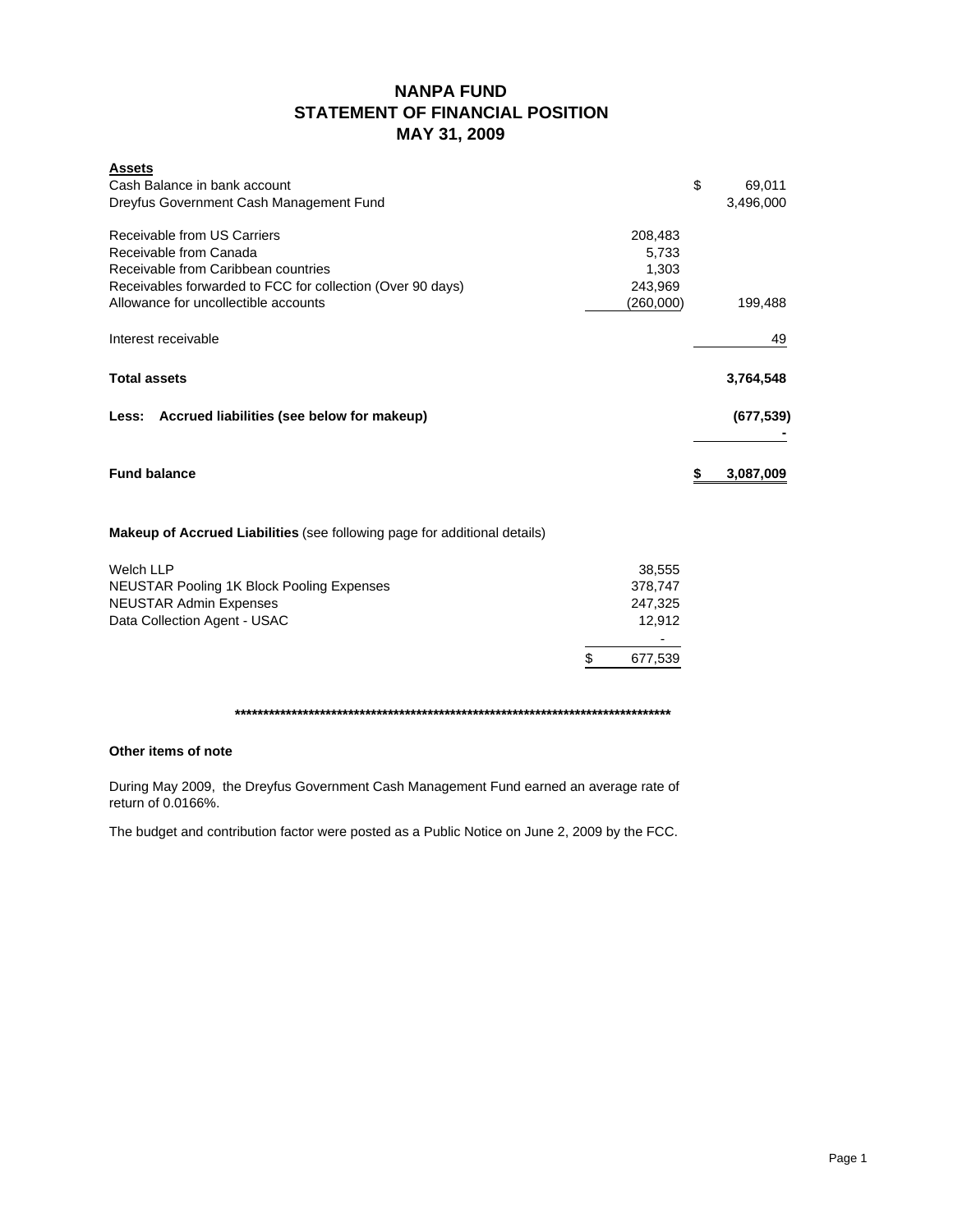#### **NANPA FUND FORECASTED STATEMENT OF CHANGES IN FUND BALANCEJULY 2008 TO MAY 2010**

|                                                              |            | Actual                 |                        | <b>Budgeted</b>        |                        |                        |                          |                      |                                                                    |                           |                          |                      | <b>Estimated</b>     |                      |                      |                    |                    |                     |        |        |
|--------------------------------------------------------------|------------|------------------------|------------------------|------------------------|------------------------|------------------------|--------------------------|----------------------|--------------------------------------------------------------------|---------------------------|--------------------------|----------------------|----------------------|----------------------|----------------------|--------------------|--------------------|---------------------|--------|--------|
|                                                              |            | July 2008 - April 2009 | May-09                 | Jun-09                 |                        |                        | Total                    | <b>Budget</b>        | Variance between forecasted<br>balance at June 30/08 and<br>budget | Jul-09                    | Aug-09                   | Sep-09               | Oct-09               | Nov-09               | Dec-09               | Jan-10             | Feb-10             | Mar-10              | Apr-10 | May-10 |
| Revenue<br><b>International Contributions</b>                |            |                        |                        |                        |                        |                        |                          |                      |                                                                    |                           |                          |                      |                      |                      |                      |                    |                    |                     |        |        |
| Canada<br>Caribbean countries                                | (1)<br>(1) | 51,597<br>13,589       | 5,732<br>$\sim$        | $\sim$                 | 68,795<br>13,589       | 68,795<br>13,589       |                          | 5,912<br>14,467      | 5,912<br>$\sim$                                                    | 5,912<br>$\sim$ 100 $\mu$ | 5,912                    | 5,912<br>$\sim$      | 5,912                | 5,912<br>$\sim$      | 5,912<br>$\sim$      | 5,912              | 5,912              | 5,912<br>$\sim$ $-$ |        |        |
| <b>Total International Contributions</b>                     |            | 65,186                 | 5,732                  |                        | 82,384                 | 82,384                 |                          | 20,379               | 5.912                                                              | 5,912                     | 5,912                    | 5,912                | 5,912                | 5,912                | 5,912                | 5,912              | 5,912              | 5,912               |        |        |
| Domestic Contributions - US carriers                         | (1)        | 3,489,572              | 168,024                |                        | 4,000,533              | 3,895,083              | 105,450                  | 1,518,193            | 118,976                                                            | 118,976                   | 118,976                  | 118,976              | 118,976              | 118,976              | 118,976              | 118,976            | 118,976            | 118,976             |        |        |
| Late filing fees for Form 499A                               | (2)        | 8,600(                 | 1,000                  | 115,000                | 104,500                | 115,000 (              | 10,500                   |                      |                                                                    | $\sim$                    | $\sim$                   |                      | $\sim$               |                      |                      |                    |                    |                     |        |        |
| Interest income                                              | (3)        | 34,529                 | 70                     | 500                    | 35,352                 | 180,000                | 144,648)                 | 833                  | 833                                                                | 833                       | 833                      | 833                  | 833                  | 833                  | 833                  | 833                | 833                | 833                 |        |        |
| <b>Total revenue</b>                                         |            | 3.580.687              | 172,826                | 115,500                | 4,222,769              | 4,272,467              | 49,698)                  | 1,539,405            | 125,721                                                            | 125,721                   | 125,721                  | 125,721              | 125,721              | 125,721              | 125,721              | 125,721            | 125,721            | 125,721             |        |        |
| <b>Expenses</b><br><b>NANPA Administration</b>               | (4), (8)   | 1,164,067              | 123,647                | 121,300                | 1,655,312              | 1,408,661              | 246,651                  | 122,967              | 122,967                                                            | 122,967                   | 122,967                  | 122,967              | 122,967              | 122,967              | 122,967              | 122,967            | 122,967            | 122,967             |        |        |
| 1K Block Pooling Administration                              | (4), (7)   | 1,548,763              | 189,374                | 256,386                | 2,385,600              | 2,272,483              | 113,117                  | 189,373              | 188,936                                                            | 188,498                   | 188,498                  | 188,498              | 188,498              | 188,498              | 188,498              | 188,498            | 188,498            | 188,498             |        |        |
| pANI                                                         | (9)        |                        |                        |                        |                        | $100,000$ (            | 100,000)                 | 16,666               | 16,666                                                             | 16,666                    | 16,666                   | 16,666               | 16,666               | 16,666               | 16,666               | 16,666             | 16,666             | 16,666              |        |        |
| Billing and Collection<br>Welch LLP<br>Data Collection Agent | (4)<br>(5) | 159,200<br>30,251      | 19,900<br>4.163        | 19,900<br>4,500        | 238,800<br>48,200      | 238,800<br>$54,000$ (  | <b>Contract</b><br>5,800 | 19,900<br>4,450      | 19,900<br>4,450                                                    | 19,900<br>4,450           | 19,900<br>4,450          | 19,900<br>4,450      | 19,900<br>4,450      | 19,900<br>4.450      | 19,900<br>4,450      | 19,900<br>4,450    | 19,900<br>4,450    | 19,900<br>4.450     |        |        |
| <b>Annual Operations Audit</b>                               | (6)        | 2,500                  |                        | 32,500                 | 35,000                 | 30,000                 | 5,000                    |                      |                                                                    | $\sim$                    | $\overline{\phantom{a}}$ |                      |                      |                      |                      |                    |                    |                     |        |        |
| Carrier Audits                                               | (10)       | $\sim$                 | $\sim$                 | $\sim$                 | $\sim$                 | 700,000 (              | 700,000)                 |                      |                                                                    |                           |                          | $\sim$               |                      |                      | 700,000              |                    |                    |                     |        |        |
| Bad debt expense (recovery)                                  | (11)       | $2,352$ ) (            | 2,977                  | $\sim$                 | 20,945                 | <b>Carlos</b>          | 20,945                   |                      |                                                                    |                           | $\sim$                   |                      |                      |                      | $\sim$               |                    |                    |                     |        |        |
| <b>Total expenses</b>                                        |            | 2.902.429              | 334.107                | 434.586                | 4.341.967              | 4.803.944              | (461, 977)               | 353.356              | 352.919                                                            | 352.481                   | 352.481                  | 352.481              | 352.481              | 352.481              | 1.052.481            | 352.481            | 352.481            | 352,481             |        |        |
| Net revenue (expenses)                                       |            | 678,258 (              | 161,281) (             | 319,086) (             | 119,198) (             | 531,477)               | 412,279                  | 1,186,049            | 227,198)                                                           | 226,760)                  | 226,760)                 | 226,760)             | 226,760)             | 226,760) (           | 926,760) (           | 226,760) (         | 226,760) (         | 226,760             |        |        |
| <b>Opening fund balance</b>                                  |            | 2,887,121              | 3,248,290              | 3,087,009              | 2,887,121              | 2,730,440              | 156,681                  | 2,767,923            | 3,953,972                                                          | 3,726,774                 | 3,500,014                | 3,273,254            | 3,046,494            | 2,819,734            | 2,592,974            | 1,666,214          | 1,439,454          | 1,212,694           |        |        |
| <b>Closing fund balance</b>                                  |            | 3,565,379              | 3,087,009              | 2,767,923              | 2,767,923              | 2,198,963              | 568,960                  | 3,953,972            | 3,726,774                                                          | 3,500,014                 | 3,273,254                | 3,046,494            | 2,819,734            | 2,592,974            | 1,666,214            | 1,439,454          | 1,212,694          | 985,934             |        |        |
| Fund balance makeup:<br>Contingency<br>Surplus               |            | 1,000,000<br>2,565,379 | 1,000,000<br>2,087,009 | 1,000,000<br>1,767,923 | 1,000,000<br>1,767,923 | 1,000,000<br>1,198,963 |                          | 500,000<br>3,453,972 | 500,000<br>3,226,774                                               | 500,000<br>3,000,014      | 500,000<br>2,773,254     | 500,000<br>2,546,494 | 500,000<br>2,319,734 | 500,000<br>2,092,974 | 500,000<br>1,166,214 | 500,000<br>939.454 | 500,001<br>712,693 | 500,002<br>485,932  |        |        |
|                                                              |            | 3.565.379              | 3,087,009              | 2,767,923              | 2,767,923              | 2,198,963              |                          | 3,953,972            | 3,726,774                                                          | 3,500,014                 | 3.273.254                | 3.046.494            | 2.819.734            | 2.592.974            | 1.666.214            | 1.439.454          | 1.212.694          | 985.934             |        |        |

#### **Assumptions:**

**(1)** The US carrier contributions for the period from July 2008 to June 2009 and the International carrier revenue is

based upon actual billings The contributions for July 2009 - April 2010 are based on the actual billings.

**(2)** These fees represent the \$100 late filing fee charged to those companies that do not file the Form 499A by the due date.

**(3)** Interest income projections are estimates

#### **Reconciliation of Forecast at June 30, 2009 to Budget**

| (3) Interest income projections are estimates                                                                                                                    | Budgeted fund balance at June 30/09 - contingency                                  | 1,000,000  |
|------------------------------------------------------------------------------------------------------------------------------------------------------------------|------------------------------------------------------------------------------------|------------|
| (4) The expenses for the NANPA Administration, 1K Block Pooling and Welch LLP are based on contracts in force. NANPA Administration contract expired June 2008.  |                                                                                    |            |
| The expense for NANPA Administration for July 2008 - December 2008 is based on the current contract based on the option to                                       |                                                                                    |            |
| extend exercised by the FCC. The expense for the January 2009 to May 2010 is based on the option to extend.                                                      | Unexpended surplus carried forward - as per budget                                 | 1,198,963  |
| (5) The expense for the Data Collection Agent is based on estimate of costs by USAC for the 2008 calendar year.                                                  | Increase in fund balance between budget period (February 2008) and June 2008       | 156,681    |
| (6) The contract for the annual operations audit has been awarded to Ernst & Young. The cost will be \$32,500                                                    | Additional billings in July 2008 - May 2009                                        | 105,450    |
| (7) The June forecasted amount includes the forecasted monthly billing of \$189,375 plus change orders 5-7 in the amount of \$67012.                             | Late filing fees (reversal) for Form 499A - 2008                                   | (10, 500)  |
| (8) The June forecasted amount includes the forecasted monthly billing of \$121,300.                                                                             | Reduced interest earned to date compared to budget                                 | (144, 648) |
| (9) Interim p-ANNI administration is now covered under the new Pooling contract. \$100,000 has been allowed for the cost of permanent                            |                                                                                    |            |
| pANI in 2008/09. No change order has been issued.                                                                                                                | NANP - change orders and contract extension fixed monthly amount                   | (178, 278) |
| (10) The budget allowed \$700,000 for 16 carrier audits. The FCC is revising the procurement procedure and are not conducting any audits until this is in place. | NANP Admin change order #15 originally included in 2007/08 surplus but not expende | (68, 373)  |
| (11) The allowance covers all accounts considered potentially uncollectible at May 31, 2009. This will be covered by the contingency allowance.                  | Data Collection fees - Adjustment to actual from budget                            | 5,800      |
|                                                                                                                                                                  | Bad debts (recovery) not budgeted for                                              | 20,945     |
|                                                                                                                                                                  | <b>Annual Operations Audit</b>                                                     | (5,000)    |
|                                                                                                                                                                  | Unexpended budget for carrier audits not performed in 2008/09 budget year          | 700,000    |
|                                                                                                                                                                  | Cost of permanent pANI not expended                                                | 100,000    |
|                                                                                                                                                                  | Pooling change orders                                                              | (113, 117) |
|                                                                                                                                                                  | Forecasted fund balance at June 30/09                                              | 2,767,923  |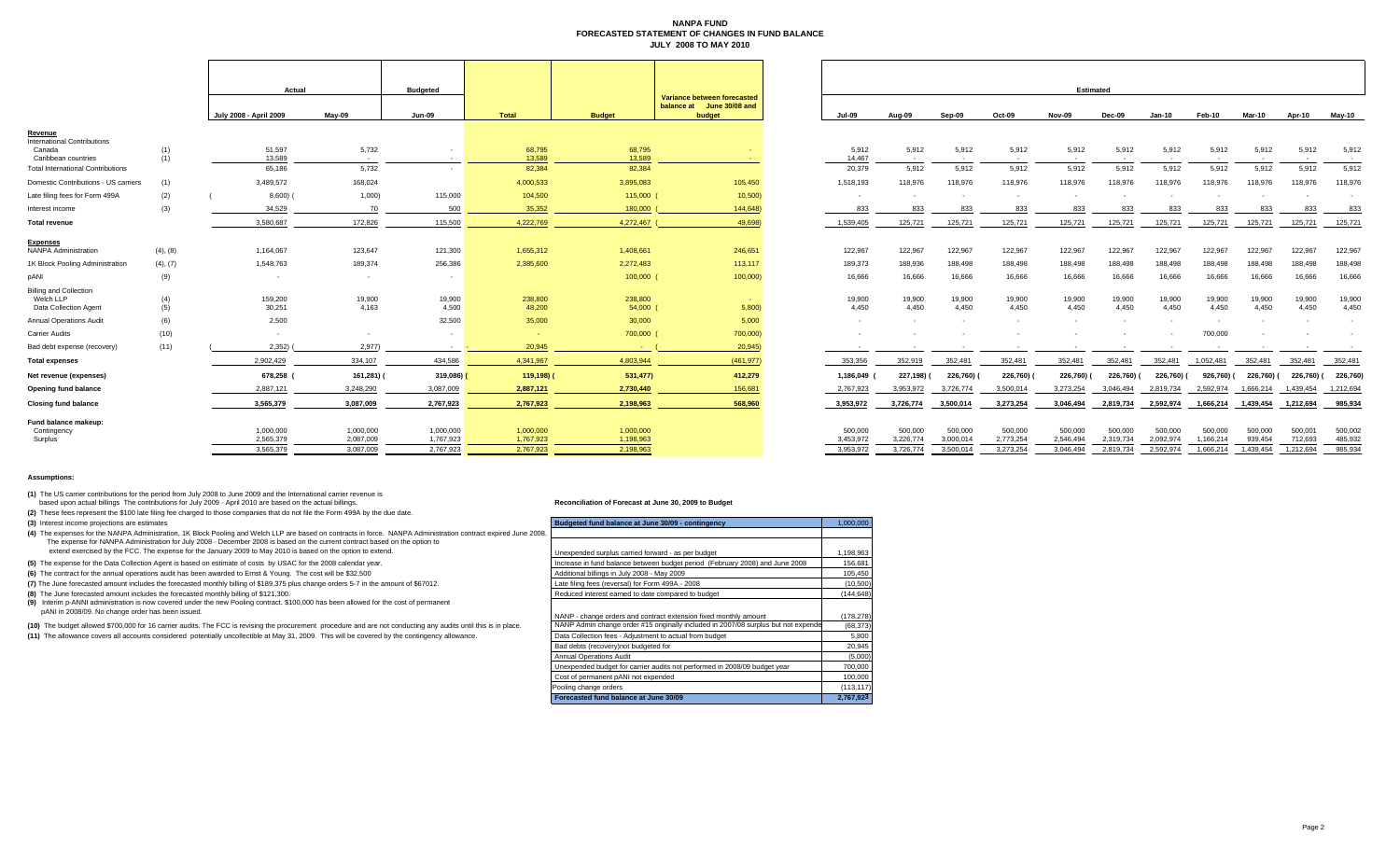### **NANPA FUNDCURRENT AND FORECASTED LIABILITIES**

|                                                                                                                |                          | Current |          |          |               |          |          |               |          |
|----------------------------------------------------------------------------------------------------------------|--------------------------|---------|----------|----------|---------------|----------|----------|---------------|----------|
|                                                                                                                |                          | May-09  | $Jun-09$ | $Jul-09$ | <b>Aug-09</b> | $Sep-09$ | $Oct-09$ | <b>Nov-09</b> | $Dec-09$ |
| <b>NEUSTAR - NANPA Administration contract</b><br>- Authorization by the FCC has not been received for payment |                          | 247,325 | 121,300  | 121,300  | 122,967       | 122,967  | 122,967  | 122,967       | 122,967  |
| April 2009                                                                                                     | 123,678                  |         |          |          |               |          |          |               |          |
| May 2009                                                                                                       | 123,647                  |         |          |          |               |          |          |               |          |
|                                                                                                                | 247,325<br>\$            |         |          |          |               |          |          |               |          |
| <b>NEUSTAR - Block Pooling contract</b>                                                                        |                          | 378,747 | 256,386  | 189,374  | 189,373       | 188,498  | 188,498  | 188,498       | 188,498  |
| - Authorization by the FCC has not been received for payment<br>April 2009<br>May 2009                         | 189,374<br>\$<br>189,373 |         |          |          |               |          |          |               |          |
|                                                                                                                | $\sim$<br>\$<br>378,747  |         |          |          |               |          |          |               |          |
|                                                                                                                |                          |         |          |          |               |          |          |               |          |
| Welch LLP - Billing & Collection Agent<br>- Authorization by the FCC has not been received for payment         |                          | 38,555  | 19,900   | 19,900   | 19,900        | 19,900   | 19,900   | 19,900        | 19,900   |
| April 2009<br>May 2009                                                                                         | \$<br>18,655<br>19,900   |         |          |          |               |          |          |               |          |
|                                                                                                                | ٠.                       |         |          |          |               |          |          |               |          |
|                                                                                                                | 38,555<br>\$             |         |          |          |               |          |          |               |          |
|                                                                                                                |                          |         |          |          |               |          |          |               |          |
| <b>USAC - Data Collection Agent</b><br>- Authorization by the FCC has not been received for payment            |                          | 12,912  | 4,500    | 4,500    | 4,450         | 4,450    | 4,450    | 4,450         | 4,450    |
| March 2009                                                                                                     | 4,248                    |         |          |          |               |          |          |               |          |
| April 2009<br>May 2009 (estimate)                                                                              | 4,164<br>4,500           |         |          |          |               |          |          |               |          |
|                                                                                                                | 12,912<br>\$             |         |          |          |               |          |          |               |          |
| <b>Carrier audits</b>                                                                                          |                          |         |          |          |               |          |          |               |          |
| Ernst & Young LLP- Annual operations audit                                                                     |                          |         |          | 32,500   |               |          |          |               |          |
| <b>NEUSTAR - pANI administration</b>                                                                           | \$                       |         |          | $\sim$   | 16,666        | 16,666   | 16,666   | 16,666        | 16,666   |

**Total** 402,086 677,539 367,574 353,356 352,481 352,481 352,481 352,481